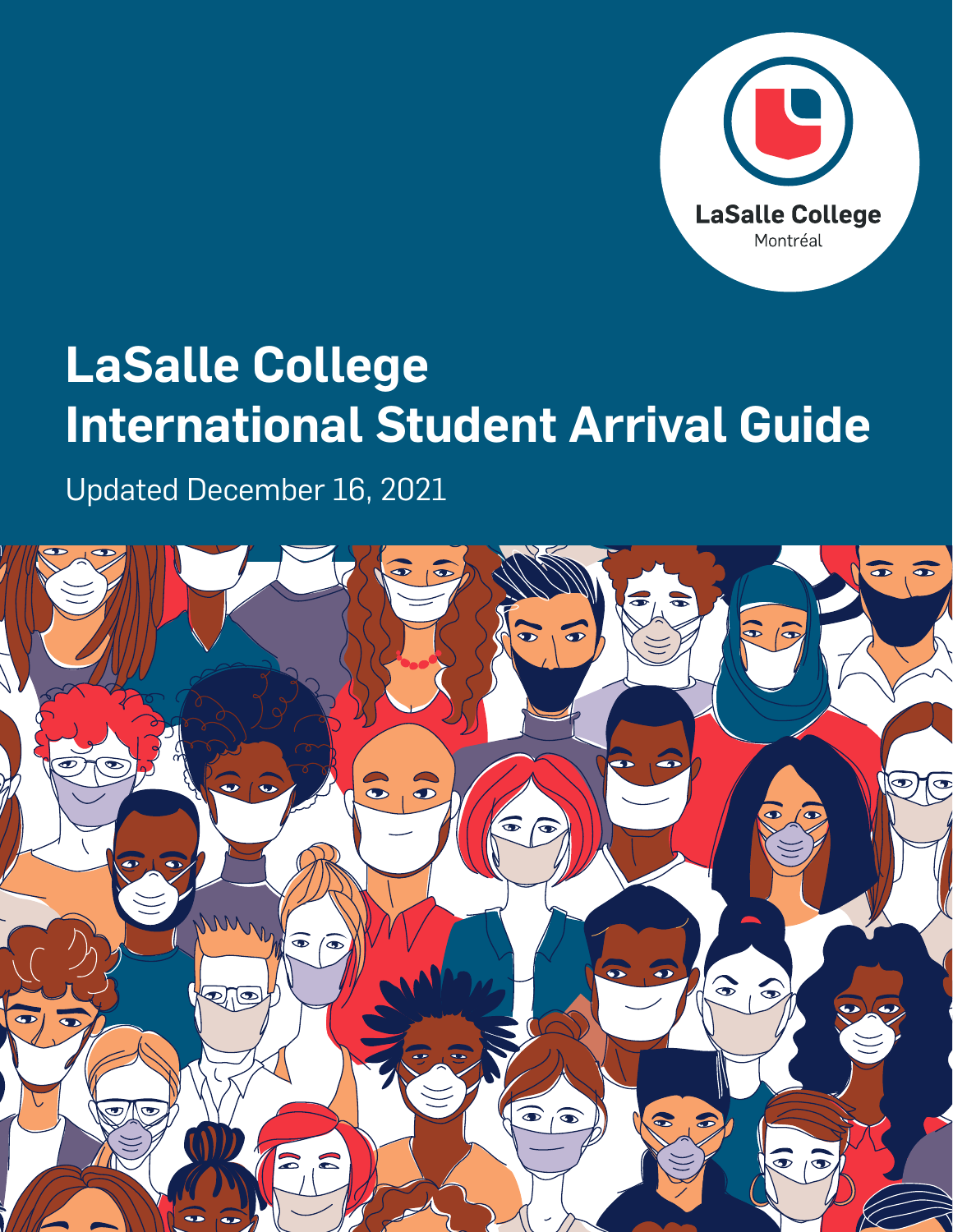# **INTRODUCTION**

Arriving in Canada from another country? Let this guide help you prepare for your arrival. The information provided here is based on official government updates. As things continuously change, please make sure you always check the official updates on these websites:

- → [COVID-19: Travel, testing, quarantine and borders](https://travel.gc.ca/travel-covid)
- → [International students: Travel restrictions and exemptions](https://travel.gc.ca/travel-covid/travel-restrictions/visitors-workers-students)

Of course, you can always contact your admissions advisor to check on the latest updates as well. We will do everything we can to make your arrival as smooth as possible!

Please take some time to review the information in this package. By not following this protocol, students may be denied entry into the country. Government authorities may also fine students for non-compliance in certain situations.

Our top priority is the health and safety of our students, faculty, staff, partners, and community. We are obligated to follow the regulations and recommendations of the Canadian and provincial governments, and the local public health authority. This includes recording the flight information and self-isolation plans for all of our arriving international students; you must send us this information before departing your home country.

*Disclaimer: In the event of a discrepancy between the information in this file and Canadian government official sources, the latter shall prevail.*

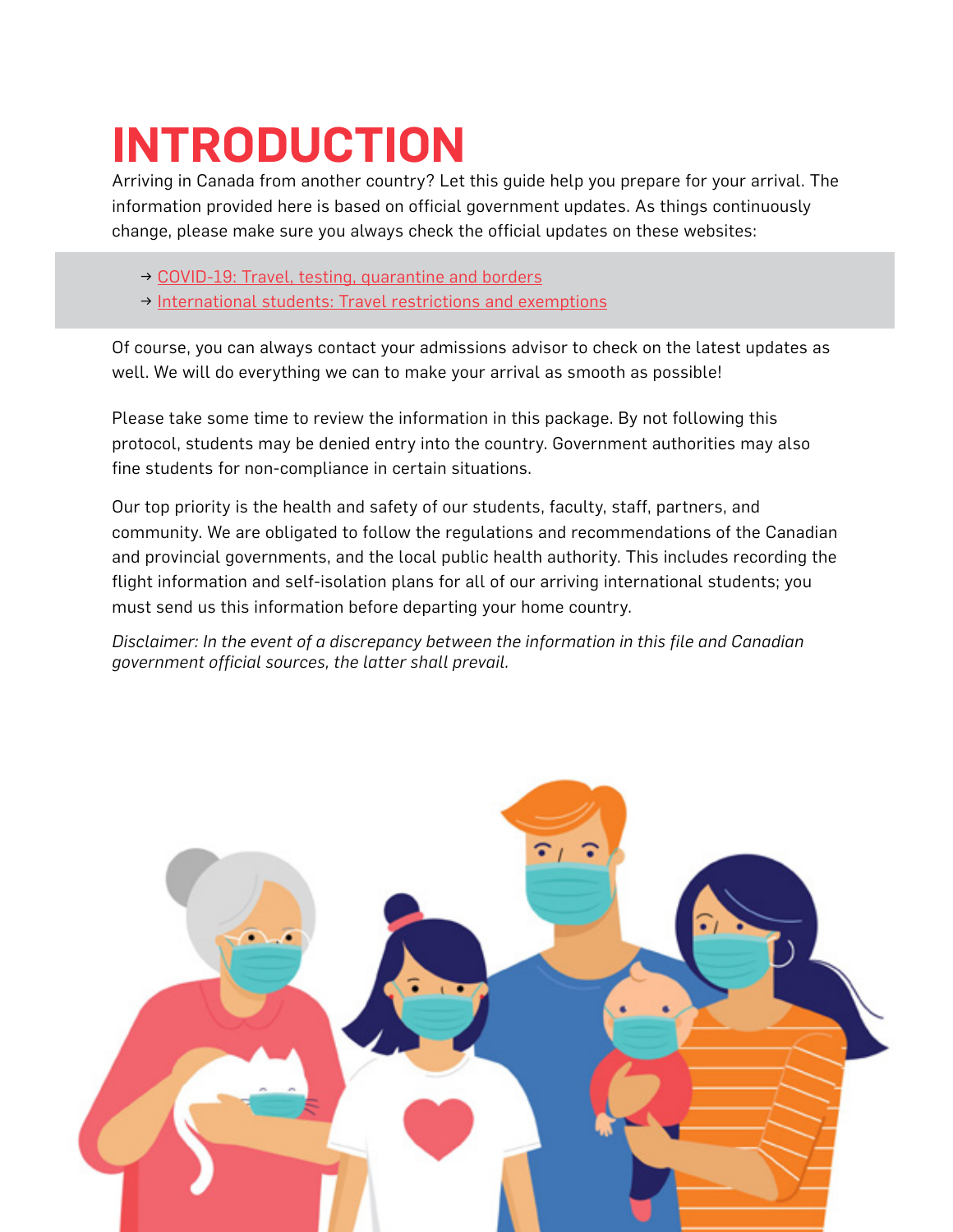### **INTERNATIONAL STUDENTS: TRAVEL RESTRICTIONS AND EXEMPTIONS**

**Make sure you always check the following website for the latest official updates on Travel, testing and borders:** <https://travel.gc.ca/travel-covid>

The following information is from the Government of Canada website. A summary is included here:

To be able to enter Canada as a student, you must meet 2 requirements:

- 1. You must have a valid study permit or a letter of introduction that shows you were approved for a study permit.
- 2. You must be attending a designated learning institution (DLI) with a COVID-19 readiness plan approved by its province or territory. LaSalle College | Montréal is a DLI with an approved readiness plan.

#### **Before you travel**

Use the same email address for all of your entry requirements, where applicable (that is, when registering for COVID-19 testing upon arrival and creating your ArriveCAN account).

- □ [Find out if you can enter Canada](https://travel.gc.ca/travel-covid/travel-restrictions/wizard-start)
- $\Box$  [Check if you qualify as a fully vaccinated traveller](https://travel.gc.ca/travel-covid/travel-restrictions/covid-vaccinated-travellers-entering-canada#determine-fully)
- □ [Get your pre-entry COVID-19 test](https://travel.gc.ca/travel-covid/travel-restrictions/flying-canada-checklist/covid-19-testing-travellers-coming-into-canada#getting-tested)
- □ [Have a quarantine plan in case you don't receive the exemption](https://travel.gc.ca/travel-covid/travel-restrictions/covid-vaccinated-travellers-entering-canada#proof)
- □ [Use ArriveCAN to submit your proof of vaccination](https://travel.gc.ca/travel-covid/travel-restrictions/covid-vaccinated-travellers-entering-canada#proof) and quarantine plan

#### **Arriving in Canada**

Have the following items with you for assessment by a government official at the border:

- □ ArriveCAN receipt
- □ Proof of vaccination
- □ Pre-entry test results
- □ Other travel documents

**Starting January 15, 2022,** to be able to enter Canada as an international student 18 years and older, you must:

- □ Have a valid study permit
- $\Box$  Be fully vaccinated with Government of Canada approved vaccines
- □ Be attending a Designated Learning Institution (DLI)
- □ Meet all other travel restrictions and exemptions for international students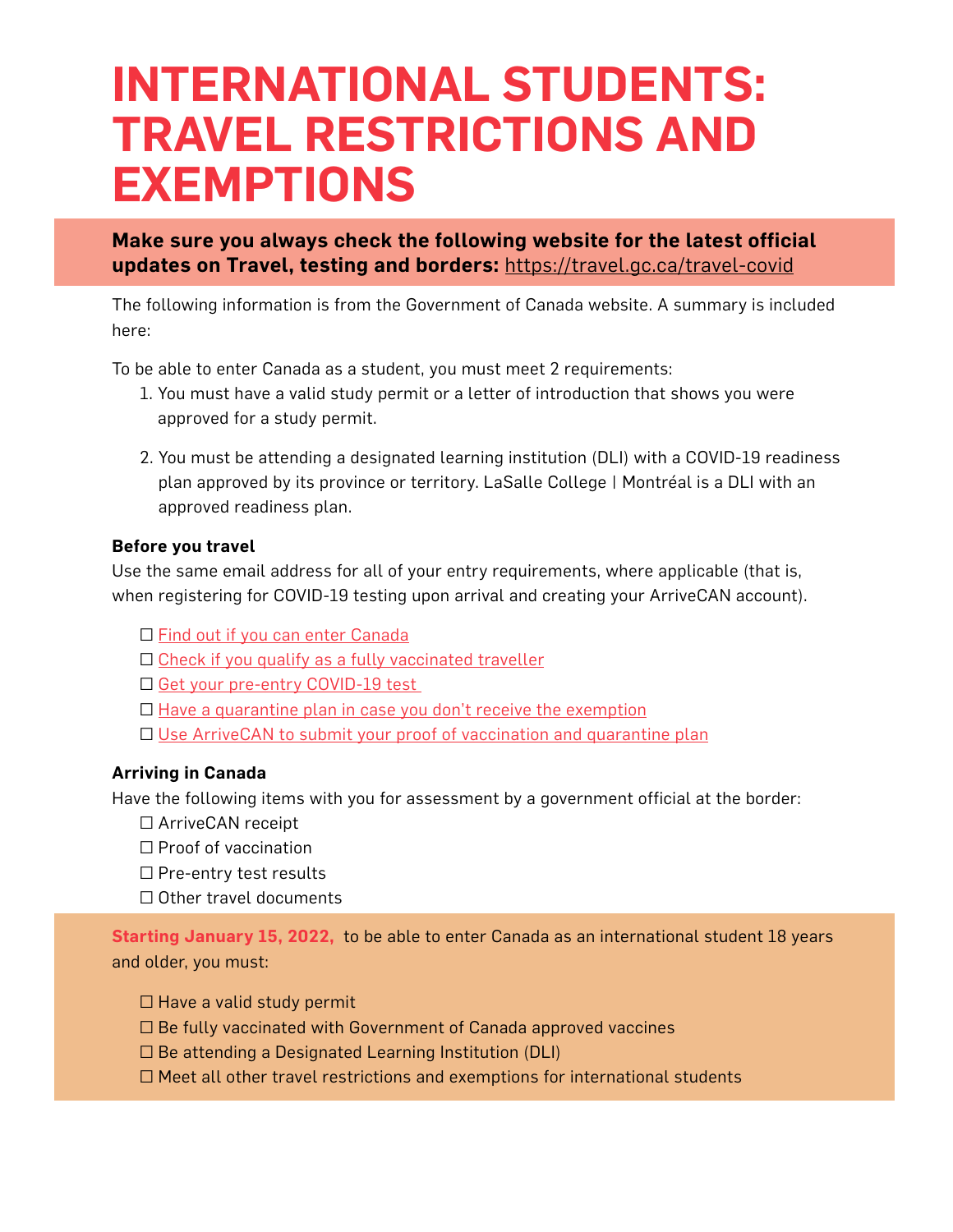### **Packing**

Include the following in your carry-on bag:

- $\rightarrow$  Proof of vaccination in English or French
- → Passport
- $\rightarrow$  Study permit and/or TRV approval letters
- $\rightarrow$  Custodianship Documents (if required)
- → Letter of Acceptance
- $\rightarrow$  Host Family Profile with contact information (if applicable)
- $\rightarrow$  Residence/Dormitory/Hotel information (if applicable)
- $\rightarrow$  Private transportation service information (if applicable)
- → COVID test results
- $\rightarrow$  Copy of this document signed by yourself (and your parents/guardians if you are under the age of 18)
- $\rightarrow$  Change of clothes
- → Snacks

# **QUARANTINE IN CANADA**

### **All Travelers Require a Quarantine Plan**

All travelers to Canada must prepare a quarantine plan. Even if you are fully vaccinated, you must prepare and submit a plan to self-isolate. A border official may exempt you based on the information you provide when you enter Canada. [Use this checklist to assess your](https://travel.gc.ca/travel-covid/travel-restrictions/isolation/quarantine-start)  [quarantine plan](https://travel.gc.ca/travel-covid/travel-restrictions/isolation/quarantine-start).

If you need to quarantine, [please read the information here carefully](https://travel.gc.ca/travel-covid/travel-restrictions/isolation#how-to-quarantine) as it addresses the following topics:

- → When your quarantine starts and ends
- $\rightarrow$  Getting to your place of quarantine (final destination)
- → How to report after you've entered Canada
- $\rightarrow$  While in quarantine
- $\rightarrow$  Penalties and fines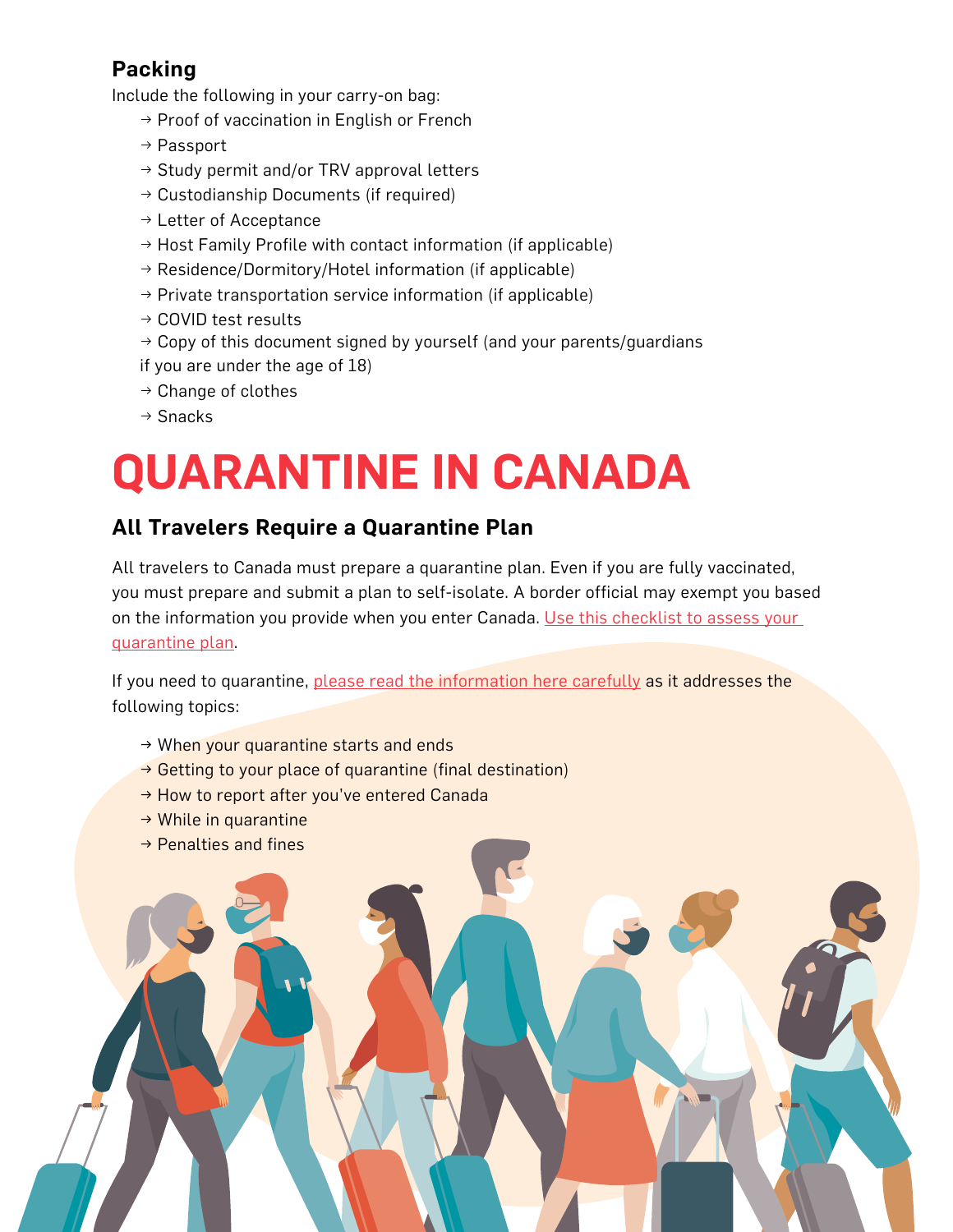# **ARRIVAL PLANS**

Before you leave your home country, you must download the ArriveCAN app from the Government of Canada and complete the International Student Quarantine Plan form. Both of these need to be complete prior to your arrival.

## **ARRIVECAN APP**

The ArriveCAN app is available for iPhone and Android and can be downloaded from the App Store or Google Play. This app must be setup before you arrive at immigration in Canada.

Here are the steps to setup the app:



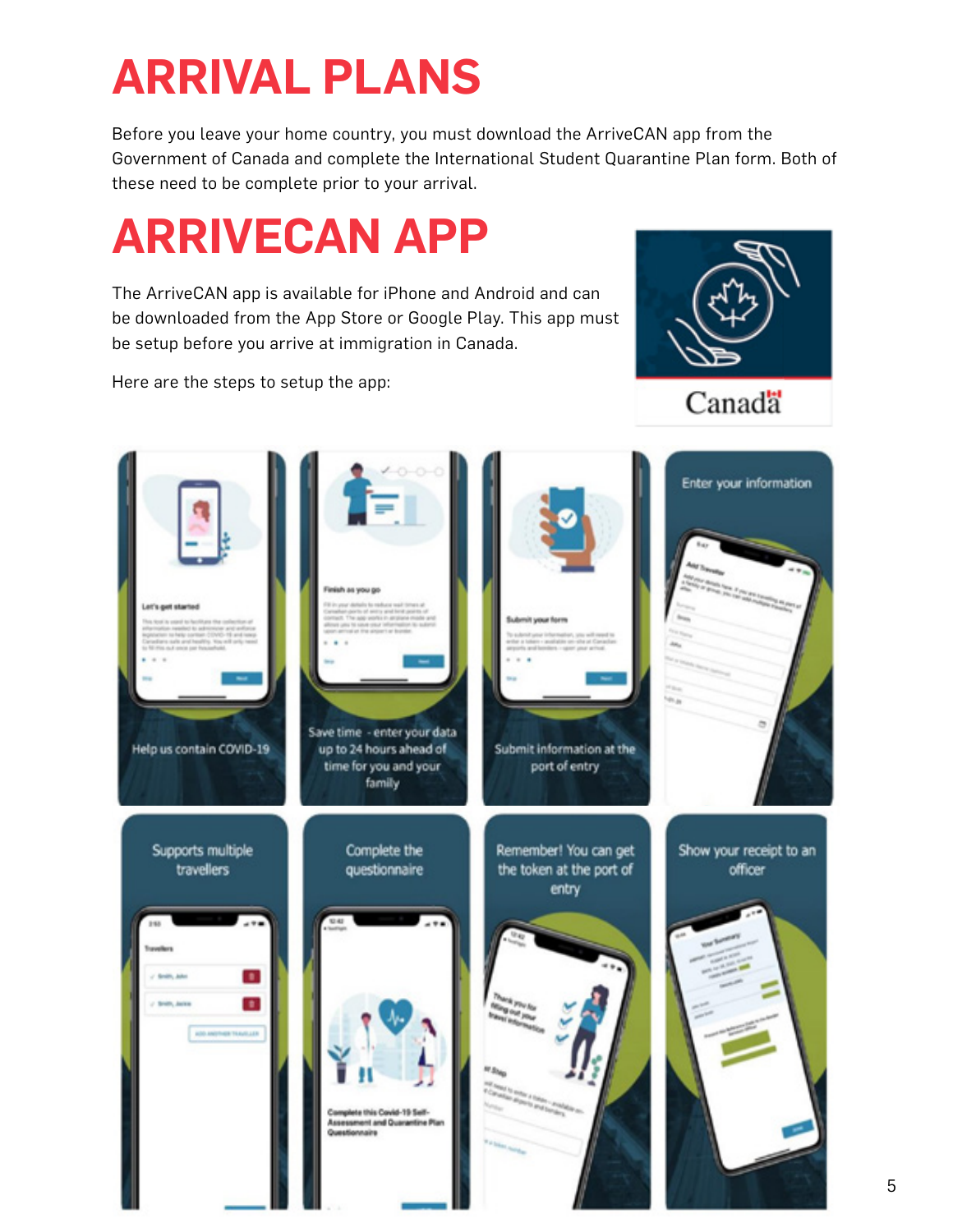## **RESOURCES**

### **COVID-19: Travel, testing, quarantine and borders**

<https://travel.gc.ca/travel-covid>

#### **International students: Travel restrictions and exemptions**

<https://travel.gc.ca/travel-covid/travel-restrictions/visitors-workers-students#students>

### **Checklist to enter Canada**

<https://travel.gc.ca/travel-covid/travel-restrictions/visitors-workers-students#checklists>

#### **Montreal Airport Updates**

<https://www.admtl.com/en/importants-messages>

#### **Montreal Airport FAQ**

<https://yulsatisfaction.admtl.com/hc/en-ca/sections/360002799478-Landing-at-YUL>

#### **LaSalle College COVID-19 Policy**

<https://www.lasallecollege.com/student-ressources/covid-19-policy>

### **Register to Accueil Plus**

A free service offered to new international students arriving at YUL airport that reduces wait times while collecting study permits.

<https://www.accueilplus.ca/inscription/?lang=en>